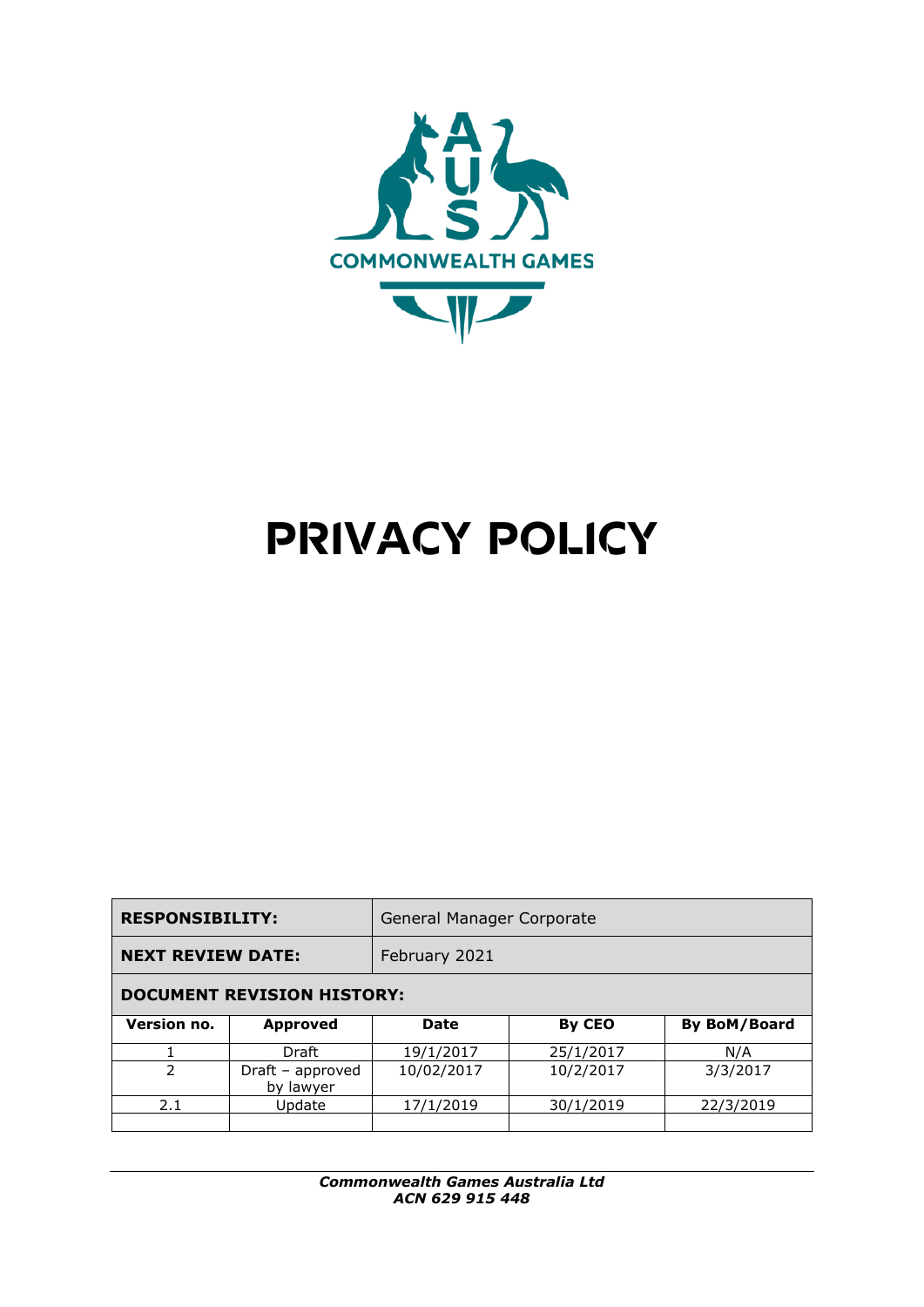# **1. Purpose**

This Policy sets out how Commonwealth Games Australia (**CGA**) complies with the Privacy Act 1988 (Cth) (**Privacy Act**) in managing your personal information.

In undertaking its activities and functions, CGA may be required to collect and hold your personal information. In general terms, personal information is any information about you which identifies you or from which you are identifiable.

By providing CGA with your personal information, you consent to its use, storage and disclosure in accordance with this Policy.

## **2. Personal Information Obtained by CGA**

The personal information that CGA obtains will vary depending on the nature of the activity or service provided. This may include, but is not limited to your name, contact details, age, occupation, financial details or family background.

Your personal information will only be collected by CGA with your consent and to the extent that it is required. If CGA is not provided with the personal information requested, it may be unable to provide you with its service.

From time to time CGA may also hold sensitive personal information about you (for example information about your race, health or disability) however, the Privacy Act places restrictions on the collection and use of sensitive personal information and CGA will only do so in accordance with the law.

#### **3. Collection, Use and Disclosure**

CGA may collect personal information through a variety of methods such as application forms, team agreements, subscriptions, over the telephone, the internet, social media, email, letter or in person. Where practical this will be obtained directly from you however, sometimes information may be provided to CGA by a third party.

Sometimes your personal information may be required to be disclosed to approved third parties for the purposes of CGA being able to provide a particular service. Approved third parties must be approved by the CGA CEO and may include:

- Affiliated sport partners of CGA and/or members of CGA (eg. AIS, member National Sporting Organisations)
- Athlete representatives (coach, manager, medical staff etc)
- Medical practitioners
- ASADA/WADA
- Commonwealth Games Federation and/or Games Organising Committees
- Government and law enforcement bodies as required by law

CGA will limit the disclosure of personal information to overseas recipients and only disclose information where it is specifically required for the purposes of providing an approved service.

CGA may also provide your contact information to approved third parties for their use, under strict conditions, limited to developing and promoting sport in Australia. In receiving your contact information for this purpose, these third parties are bound to ensure lawful use of your information, that it is adequately protected and only as prescribed by these strict conditions.